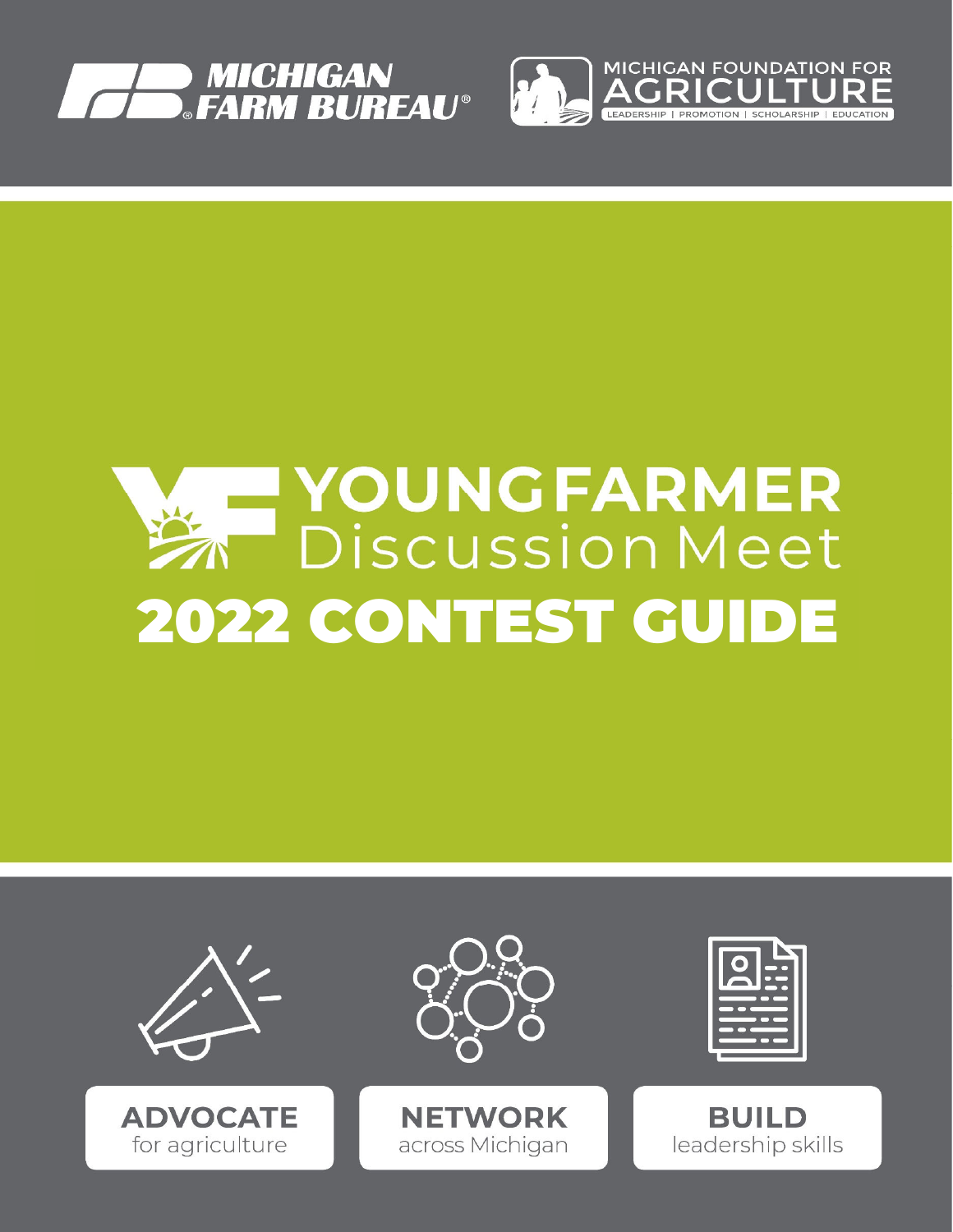## **Table of Contents**



 $\overline{2}$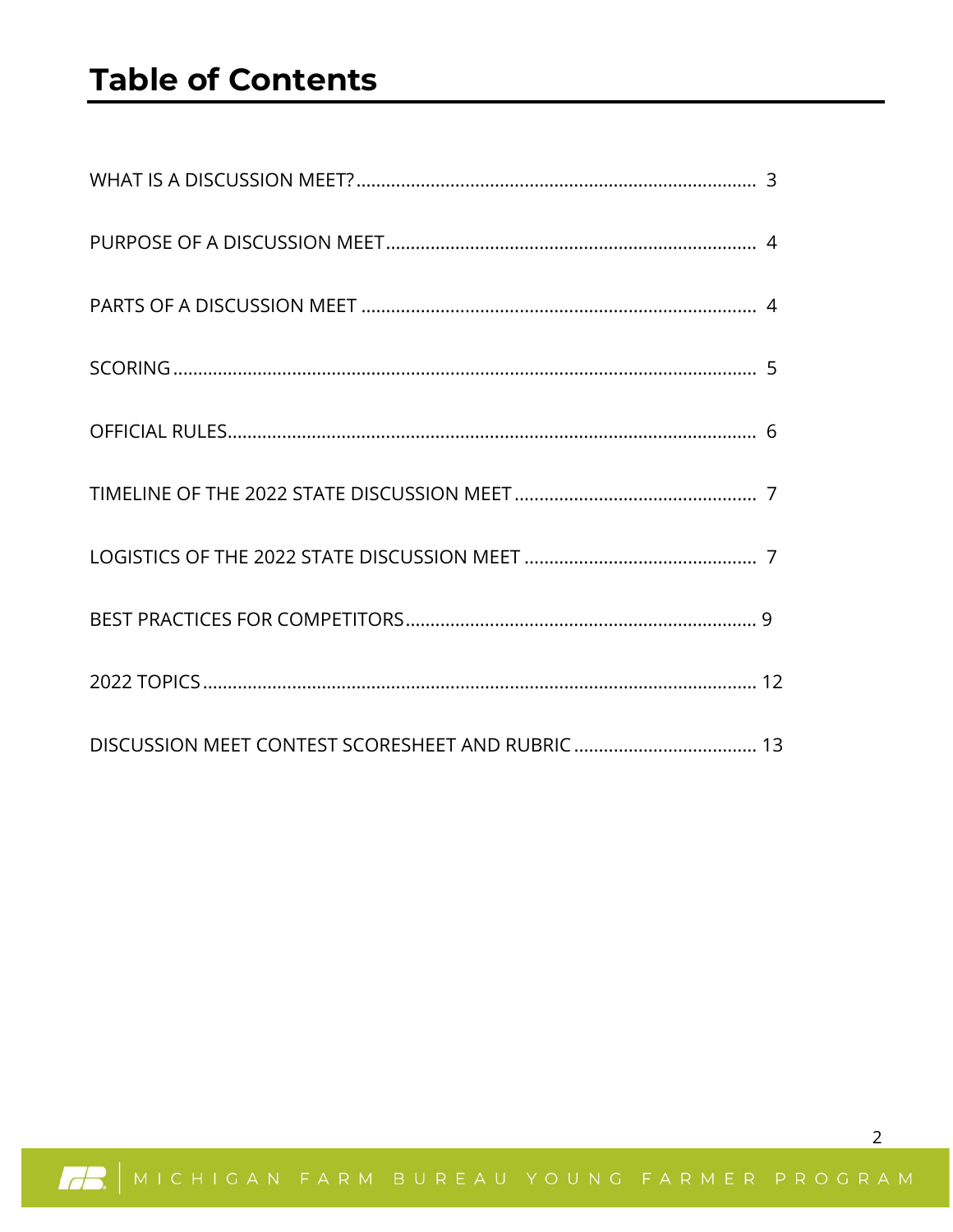## **What is a Discussion Meet?**

The Discussion Meet is a contest sponsored by the MFB State Young Farmer Committee at the District and State level. The Discussion Meet Contest is sponsored by the AFBF Young Farmers and Ranchers Committee at the National Level. The Discussion Meet, started in 1948, is designed to replicate a committee meeting where participants explore an agricultural topic and ways to address it.

This competition is evaluated on an exchange of ideas and information on a predetermined topic (page 12). Participants build basic discussion skills, develop a keen understanding of important agricultural issues and explore how groups can pool knowledge to reach consensus and solve problems.

The discussion should not be "conversation" or aimless talk nor should the participant take the role of a persuasive speaker. The participant should attempt to cooperatively shed further light on the problem and tentatively retain a flexible position. A successful participant is a productive thinker, rather than an emotional persuader, who is free to state beliefs and change positions whenever new information and ideas make that a reasonable thing to do.

Finally, this is not a panel symposium where each participant, in turn, makes a presentation, with the moderator ending the session with a summary. Rather, it is an exercise in cooperative problem solving, with the questions, answers and statements coming from any participant at any time.

The discussion should follow these steps:

- 1. State the problem or need.
- 2. Explore, define and understand the problem or need.
- 3. Identify causes of problem or need.
- 4. Elaborate on alternative solutions.
- 5. Evaluate and compare alternatives.
- 6. Test and project what appears to be the best solution.
- 7. Arrive at ways to implement the solution.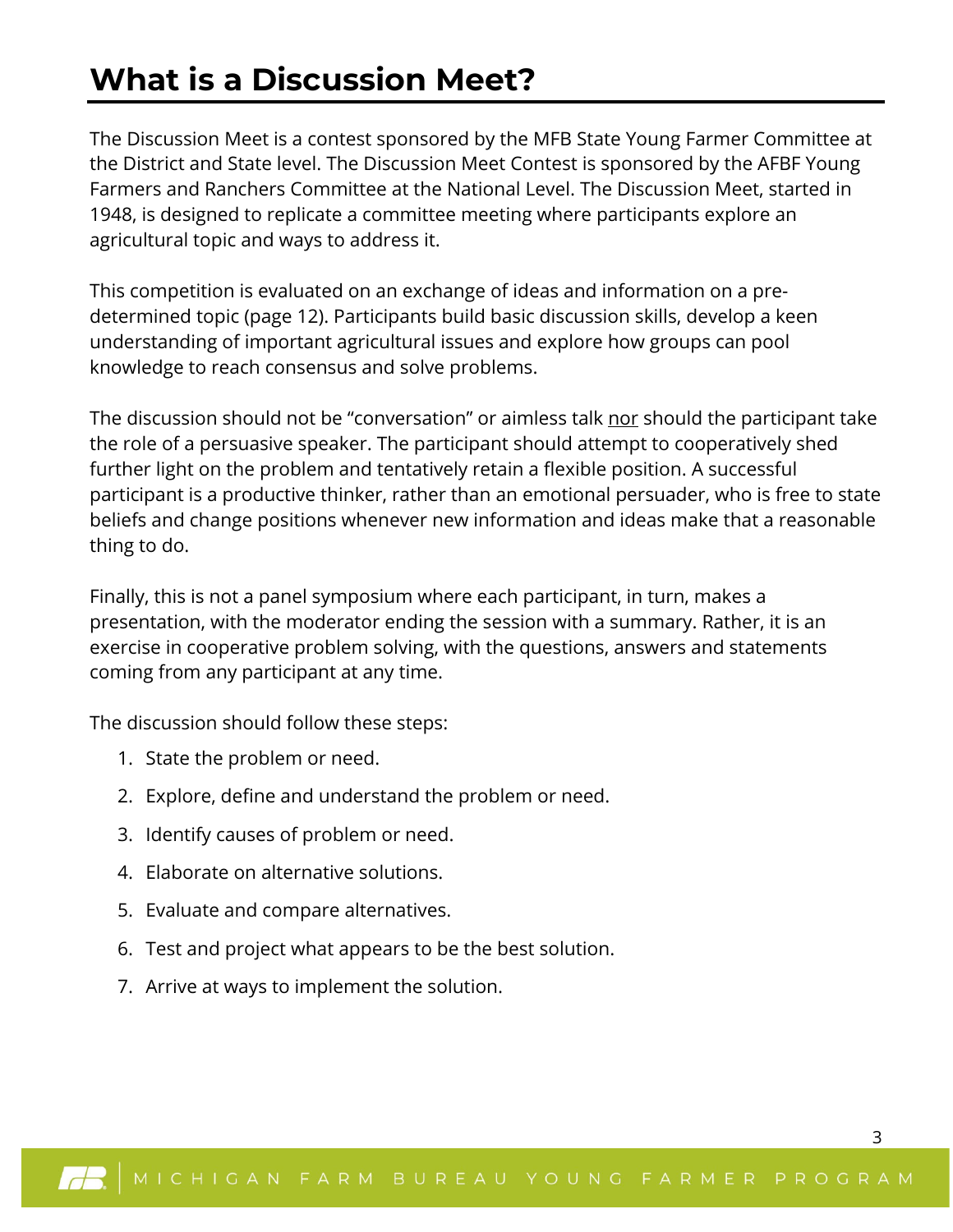## **Purpose of a Discussion Meet**

The strength of Farm Bureau is largely in its ability to involve members in analyzing their agricultural problems and deciding on solutions which best fit their needs. Experience has proven the Discussion Meet will provide an opportunity for greater participation on the part of young, active farmers. It will help them develop a greater command of basic discussion skills. They will acquire a better understanding of how people can think in groups for the sake of better understanding solutions to problems.

As a leadership training and self-improvement device, the Discussion Meet experience will:

- 1. Stimulate logical thinking and a desire for accurate information.
- 2. Develop a concise and convenient manner of speaking.
- 3. Develop the ability to listen.
- 4. Help the participant overcome timidity or stage fright.
- 5. Assist the individual in learning to give and receive criticism in a gainful manner.
- 6. Teach the value of compromise.
- 7. Develop leaders for effective problem-solving through group discussion.

## **Parts of a Discussion Meet**

The contest itself involves a moderator and competitors. The moderator's responsibility is to introduce the topic and the competitors start the discussion, keep it on track and see that no one monopolizes the time.

During each round, competitors will participate in the three parts of a discussion meet contest: the opening statement, body of discussion, and the closing statement.

- 1. The opening statement is 30 seconds. The statement should be broad in scope, show relevancy, and importance of the topic.
- 2. In all rounds of the competition, the body of the discussion will last 20 minutes. During the body of the discussion, competitors will provide background and perspective on the topic, discuss why it is an issue, elevate potential solutions to address the issue, and identify organizational opportunities for Farm Bureau and its members to engage.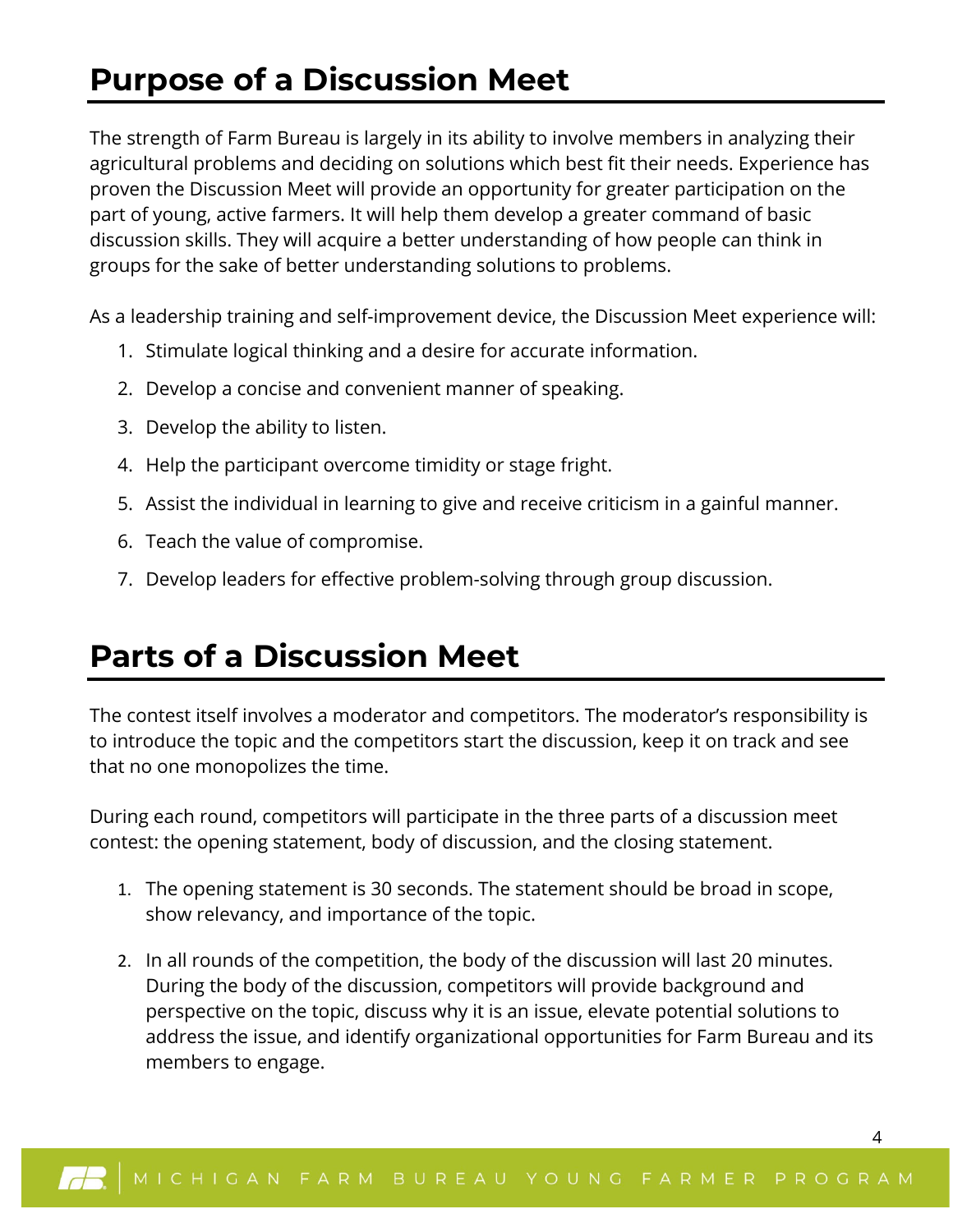3. The closing statement is given at the end of the body of the discussion. Competitors will be given one minute of quiet time to develop closing statements. Closing statements should summarize the body of the discussion and identify future opportunities. The closing statements are one minute or less and should not be "canned."

# **Scoring**

#### **Competitors will be scored in six areas:**

- 1. OPENING STATEMENT (10 points): Defines problem; conveys importance and relevance; sets the stage for an interesting discussion; clear point of view; uses time wisely.
- 2. ANALYSIS OR TOPIC OR PROBLEM (20 points): Has thoroughly researched topic; builds on the ideas of others to help achieve coherent analysis; asks relevant questions; helps ensure thorough analysis before problem solving; aware of relevant FB policy.
- 3. PROBLEM SOLVING AND IMPLEMENTATION (25 points): Leader in guiding the conversation to specific and relevant solutions; has achievable and specific plan of action; clearly defines how FB is part of the action plan.
- 4. COOPERATIVE ATTITUDE (15 points): Active listener; comments on specific ideas mentioned by others and ties them back to the bigger conversation; shows grace, courtesy and respect to others; shows integrity especially when they do not agree.
- 5. DELIVERY (15 points): Interesting to listen to; animated; appropriate volume and tone; poised; uses gestures and eye contact; confident and clear.
- 6. CLOSING STATEMENT (15 points): Shows that they have listened to the conversation; develops relevant and realistic plans; memorable; inspires confidence.

A sample score sheet and the rubric are on pages 13-15. Competitors should remember that this is a discussion...not a debate.

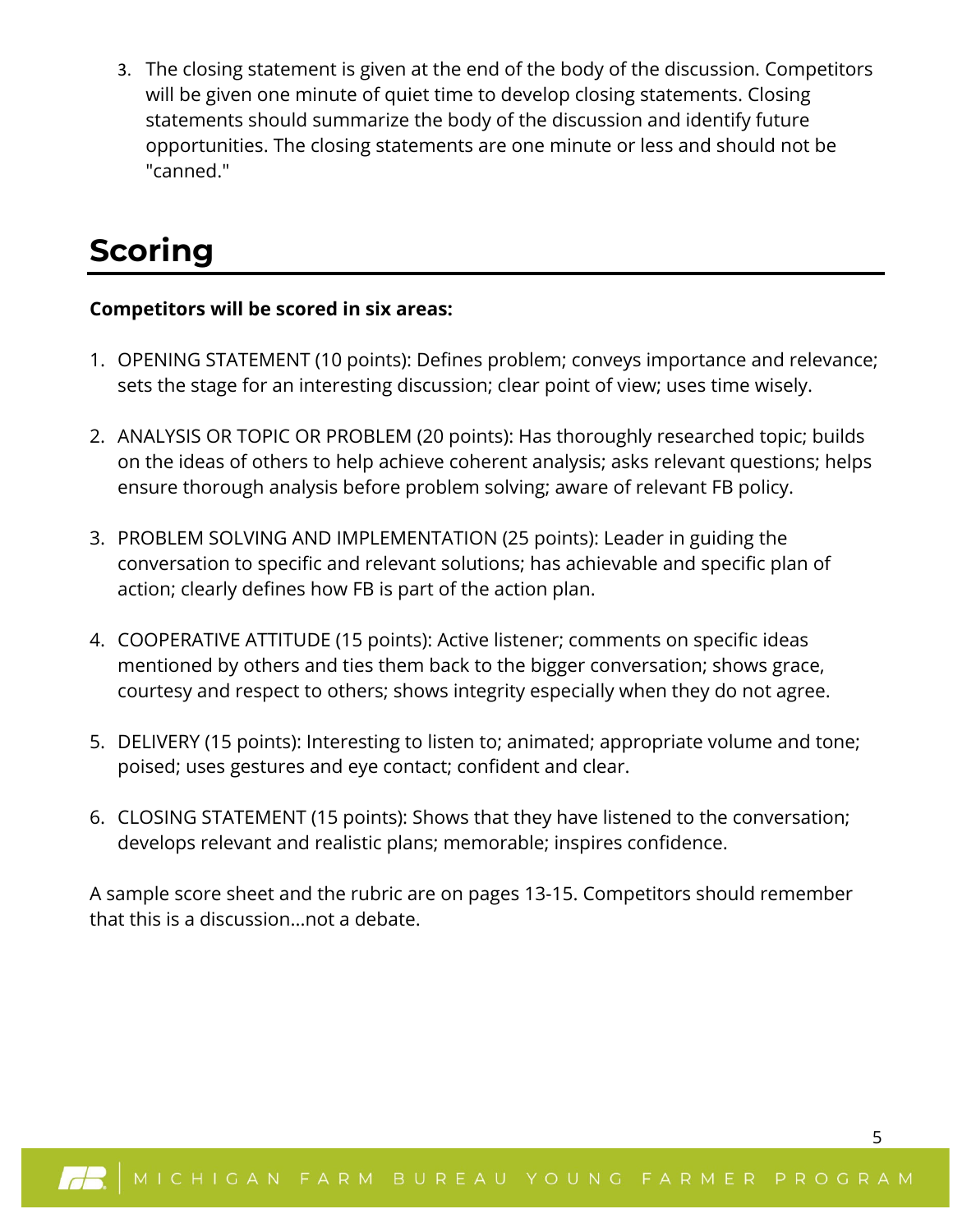All district competitors will receive an appreciation gift for their participation. Competitors who place in their District and compete at the state competition will choose one of the prizes below and receive it after the state competition.

- Jacket
- Carhartt Hoodie
- Yeti Rambler Colster
- Yeti Tumbler Mug
- Bluetooth Speaker

## **Official Rules**

- 1. Competitors must be at least 18 years of age and not have reached their 36th birthday before January 31, 2023.
- 2. Competitors must be classified as regular Farm Bureau members. If competitor is under 21 years of age, the competitor or parents must be regular Farm Bureau members.
- 3. Each county Farm Bureau may enter an unlimited number of competitors in the district contest.
- 4. Participation in a county contest is not required for participation in a district contest.
- 5. The three (or four, if a district has 10 or more competitors) top participants from each district contest will compete in the state contest.
- 6. All former competitors, except for previous state winners, are eligible for the contest.
- 7. A Collegiate member who is also a Regular member cannot win both the State Level Collegiate and Young Farmer Discussion Meet in the same year. However, they may compete in both at the district/chapter level and must decide which State Level competition they will compete in by October 1.
- 8. Members of the State Young Farmer Committee, and State Board of Directors and their spouses are ineligible.
- 9. Employees of MFB and their spouses are ineligible to compete.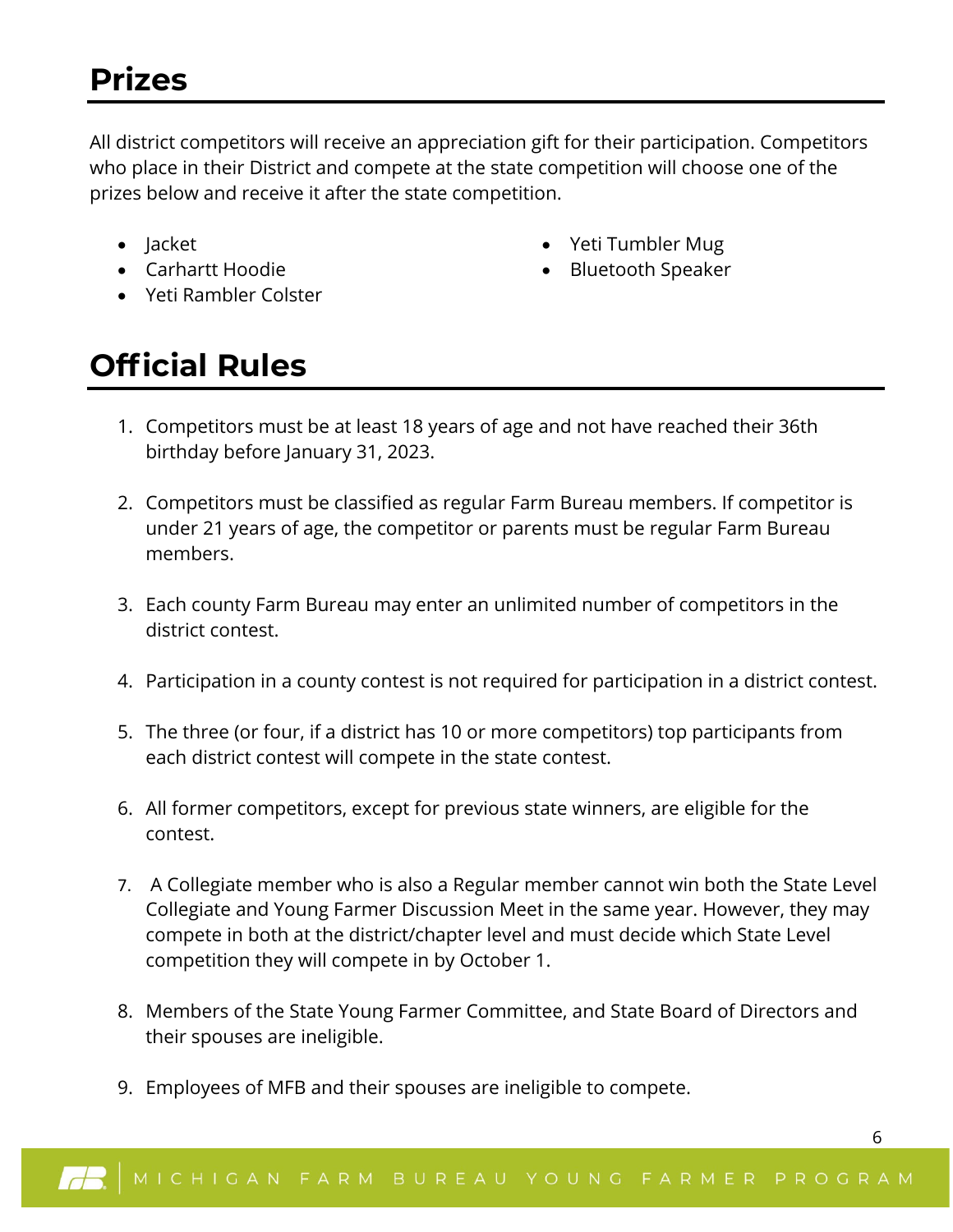- 10. Individuals that win the Young Farmer Achievement Award and the Excellence in Agriculture Award cannot compete in Discussion Meet that same year. If the Discussion Meet takes place prior to awards being finalized, the contestant will have to choose what contest to move forward in.
- 11.In the event that one of the three district finalists is unable to attend the state contest, alternates will be given the opportunity. Selection will be in the order ranked by the judges.
- 12. Competitors cannot compete if they have received an honorarium (set their own speaking fees).

# **Timeline & Format of the State Discussion Meet**

The 2022 State Discussion Meet will be conducted in two formats, virtual and in-person on the following dates.

**October 3:** Communication to District Winners

**November 11:** Two Virtual Preliminary Rounds

**November 11:** Sweet Sixteen Announcement at 7 p.m. via Facebook Live

**November 29:** Two Sweet Sixteen In-Person Rounds at State Annual Meeting

**November 29:** In-Person Final Four Round at State Annual Meeting

## **Logistics of the 2022 State Discussion Meet**

*For all portions of the competition, MFB staff will be photographing and shooting video. These images and videos maybe used in MFB member publications, on social media, and to promote the contest.* 

#### **Preliminary Rounds: Virtual Format**

- Preliminary competitors, judges, room chairs, room host/timekeepers, and IT support will enter a virtual meeting for a briefing on Friday, November 11, 8:30 a.m. A link will be provided to all confirmed participants to the email provided during registration.
- The question for Round 1 will be shared during the briefing and the question for Round 2 at the conclusion of the Round 1.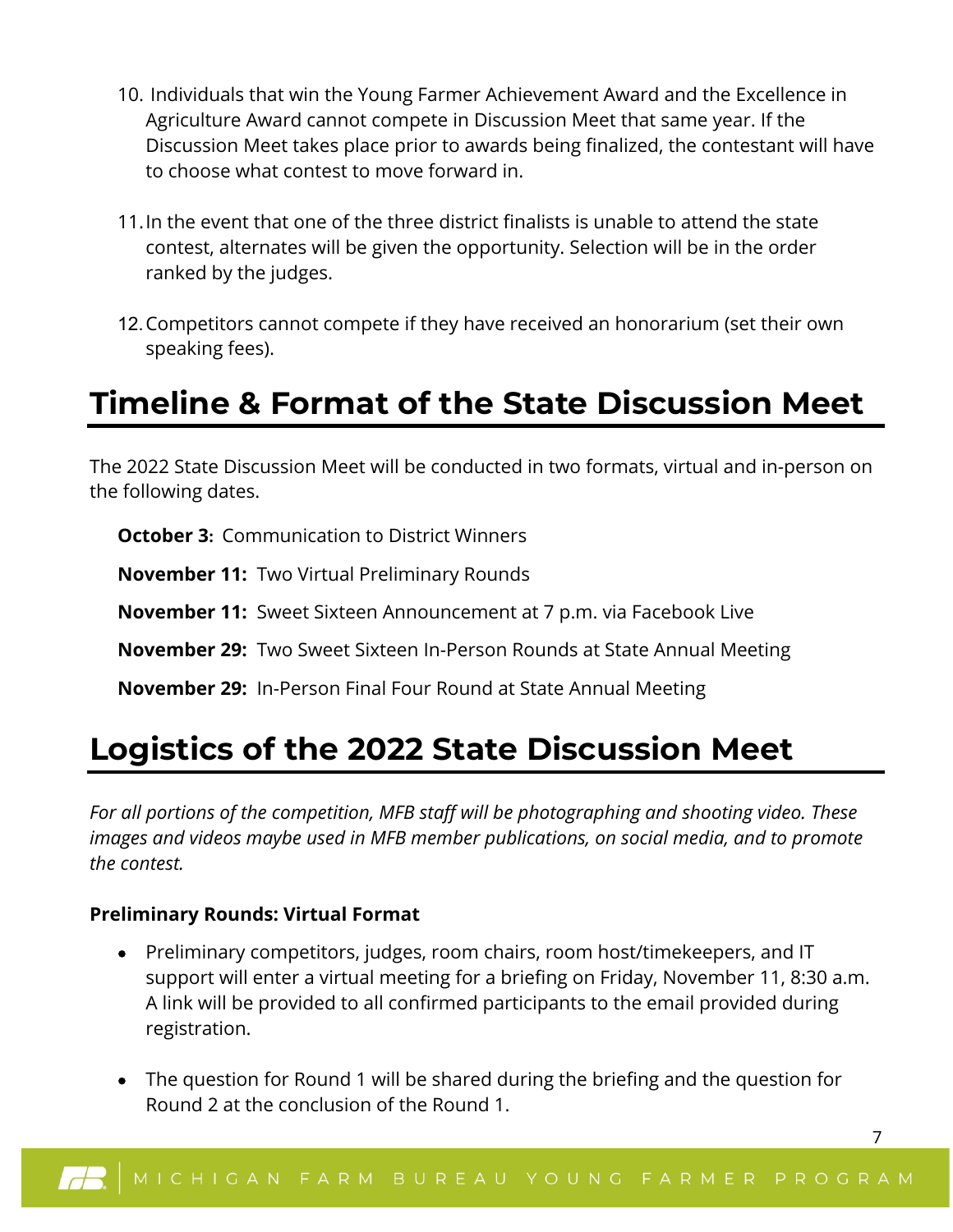- Competitors will be split into preassigned virtual contest rooms; one room for the Round 1 competition and one room for the Round 2 competition – 5-6 competitors, three judges, one room chair/moderator, host/timekeeper and IT support each.
- Competitors will be required to join the virtual contest room at least 10 minutes prior to the start of the designated competition time to double check technology. During this check in, the room chair/moderator will draw for opening statement order. The same order will be followed for closing statements.
- Discussion Meet competitive event will ensue in virtual fashion.
- Judges will evaluate and score competitors using a provided rubric and tally sheet and submit scores to MFB Staff for tabulation.
- Top sixteen competitors from the Preliminary Rounds will advance to the Sweet Sixteen Rounds, to take place in-person on November 29 in Grand Rapids.
- Competitors advancing will be announced via Facebook Live Friday, November 11, at 7 p.m.

#### **Sweet Sixteen and Final Four: In-Person at the Devos Center, Grand Rapids**

- Competitors, State Young Farmer Committee Members, staff and judges will all be expected to comply with the current COVID health safety requirements for the duration of the in-person contest.
- The questions for the Sweet Sixteen Round will be shared during the competitor and judge briefing Tuesday, November 29.
- Judges will evaluate and score competitors using a provided rubric and tally sheet and submit scores to MFB Staff for tabulation.
- Two rounds of competition will determine the top four competitors by rank scoring and those competitors will advance to the Final Four Round.
- Final Four competitors, room chair/moderator, room timekeeper and judges will participate a briefing following the Final Four announcement.
- Final Four will take place at the start of the evening banquet Tuesday evening, November 29.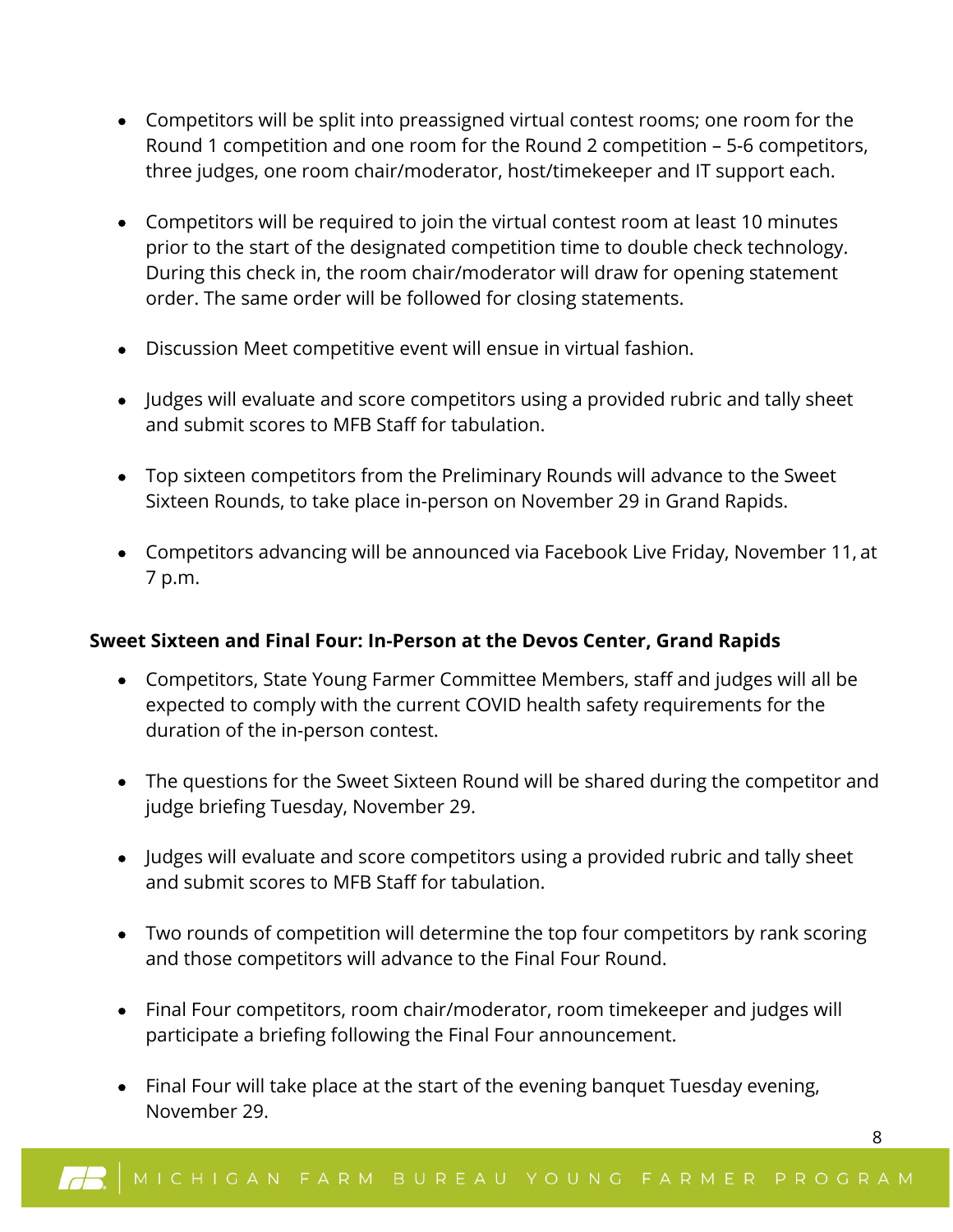- Judges will evaluate and score competitors using a provided rubric and tally sheet and submit scores to Young Farmer Discussion Meet Subcommittee and MFB staff for tabulation.
- Winners will be announced at the conclusion of the evening banquet.

## **Best Practices for Competitors**

#### **District Discussion Meets:**

- Make the decision to enter the Discussion Meet as far in advance of the actual meet as possible.
- Learn as much as possible about the procedure of the Discussion Meet.
- Acquaint yourself with the topics that will be used.
- Study as much material as possible relating to the topics.
- At the time of the contest, arrive early for orientation or instruction meeting.
	- o Become acquainted with the other competitors and moderator.
	- o Ask questions to clarify any instructions that are not clear.
	- o Listen carefully to the moderator as they outline the procedures you will follow.

#### **Preliminary Virtual Rounds:**

- Dress should be business professional.
- Find a location with strong Wi-Fi signal.
	- o If possible, plug in to a wired internet source.
	- o Ensure that others on your connection are not streaming at the same time as the competitive event to avoid lagging.
	- o If you are having trouble finding a location with a strong signal, reach out to your Regional Manager.

- Pay attention to your background. Though you will not be evaluated on your background, find a solid or subtle colored background that will not distract.
- Position your light source in front of you rather than behind or to the side of you. Judges should clearly see your face.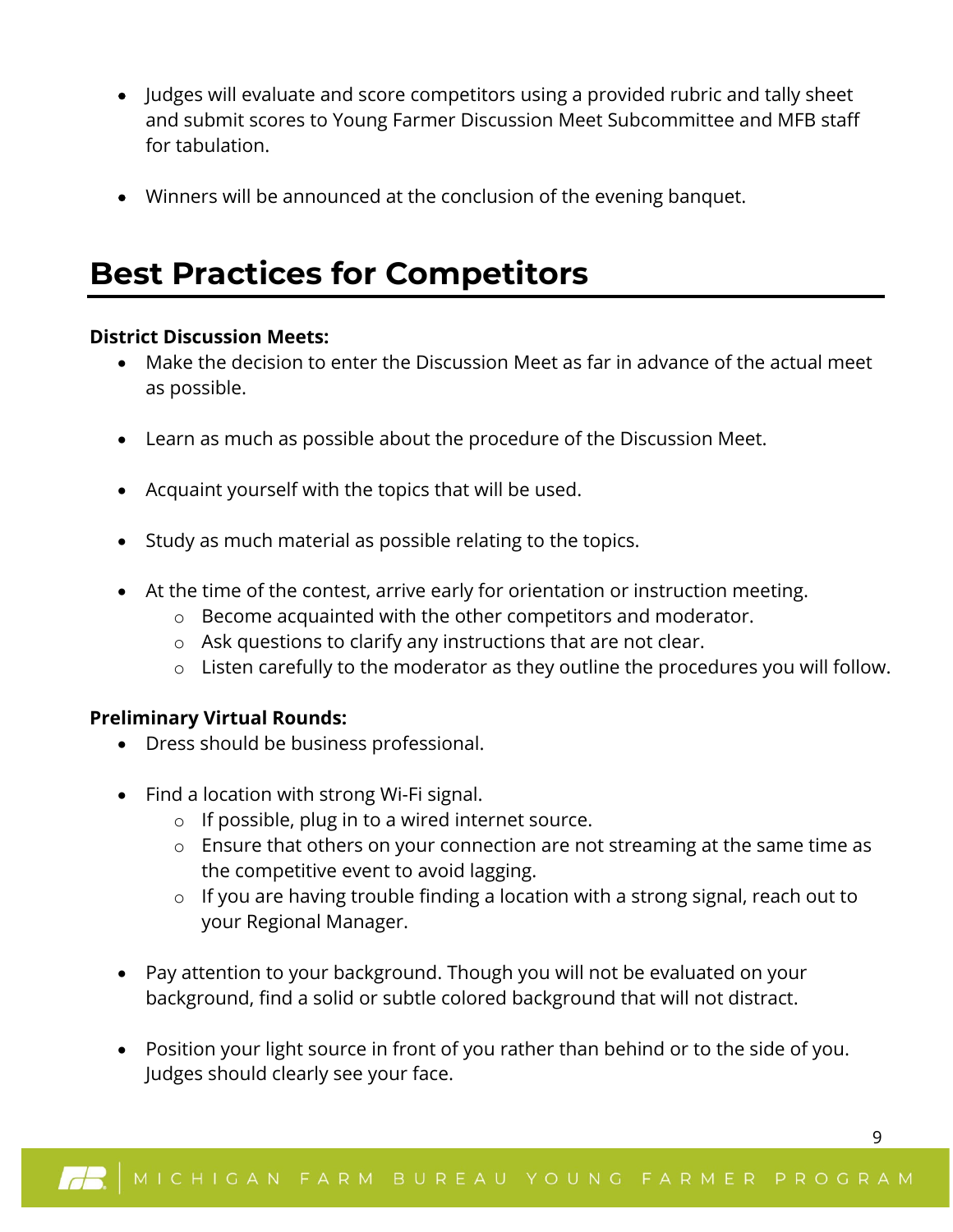- Find a quiet location to prevent interruptions and background noise. Headphones/earbuds are acceptable if they help minimize distractions and interruptions.
- Practice using Zoom prior to the competition. Take advantage of the practice session to check your connection and settings.
- Acquaint yourself with the topics that will be used. Study as much material as possible related to the topics.

#### **In-Person Sweet Sixteen and Final Four:**

- At registration, competitors will receive their name card and room assignments. NOTE: Discussion Meet Registration is NOT at the MFB State Annual Meeting Registration. It's a separate registration located outside Discussion Meet rooms in Devos Place Convention Center – reference location map.
- Arrive early to the competition and ON TIME to the competitor briefing. If you are not in the competitor briefing, you will be disqualified. No Exceptions.
- Dress should be business professional.

#### **During both Virtual & In-Person Discussion Meet Competition:**

- Opening Statements:
	- o Listen carefully to the other competitors as they make their opening statements.
	- o Keep within the time limit of your opening statement. Time will be called by the room chair/moderator if you exceed the time.
	- o Notes written prior to the discussion meet start are prohibited.
- During the Discussion:
	- o There should be a conflict of ideas, but not of personalities. Remember, this is a discussion, not a debate.
	- o Ask questions, state facts and opinions and urge others to be specific.
	- o Address your fellow competitors by their first name.
	- o Participate whenever it will contribute to furthering the discussion without monopolizing the time.
	- o Be enthusiastic and, in general, use logic rather than emotion.
	- o Consider providing your personal connection to the topic.
	- o Provide examples or opportunities within your county Farm Bureau, Michigan Farm Bureau, and American Farm Bureau Federation.
	- o Make notes of key points as the discussion proceeds; you will use them to develop your summary statement.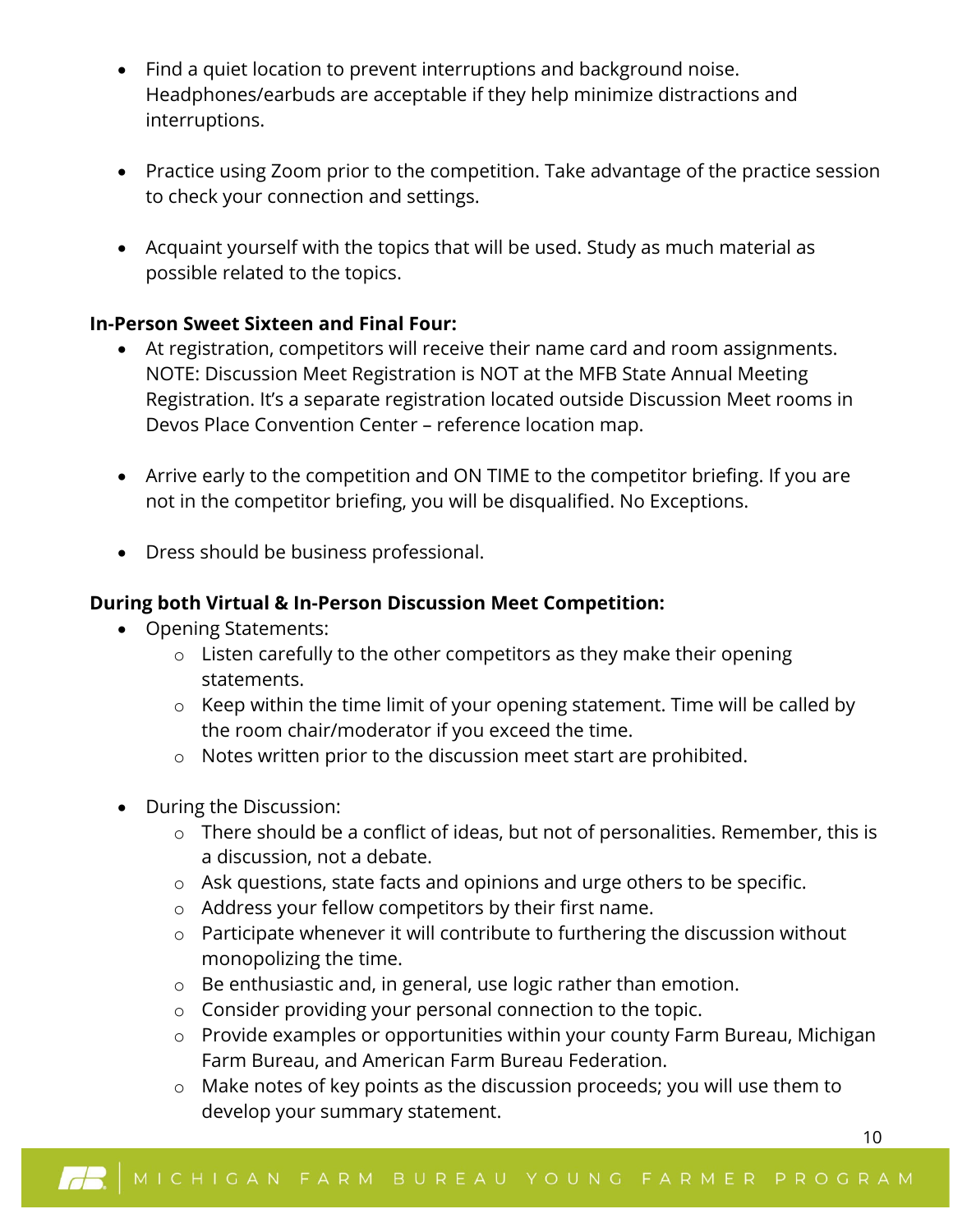- Closing Statement:
	- o Use your one minute of silence to organize your summary statement.
	- o This should be a summary of the discussion. Considering address the other competitors' input as well as your own.
	- o New content should NOT be brought up in your closing statement.
	- o Stay within your one-minute time limit. Time will be called by the moderator if you exceed the time.
	- o If in-person, stand to make your closing statement.

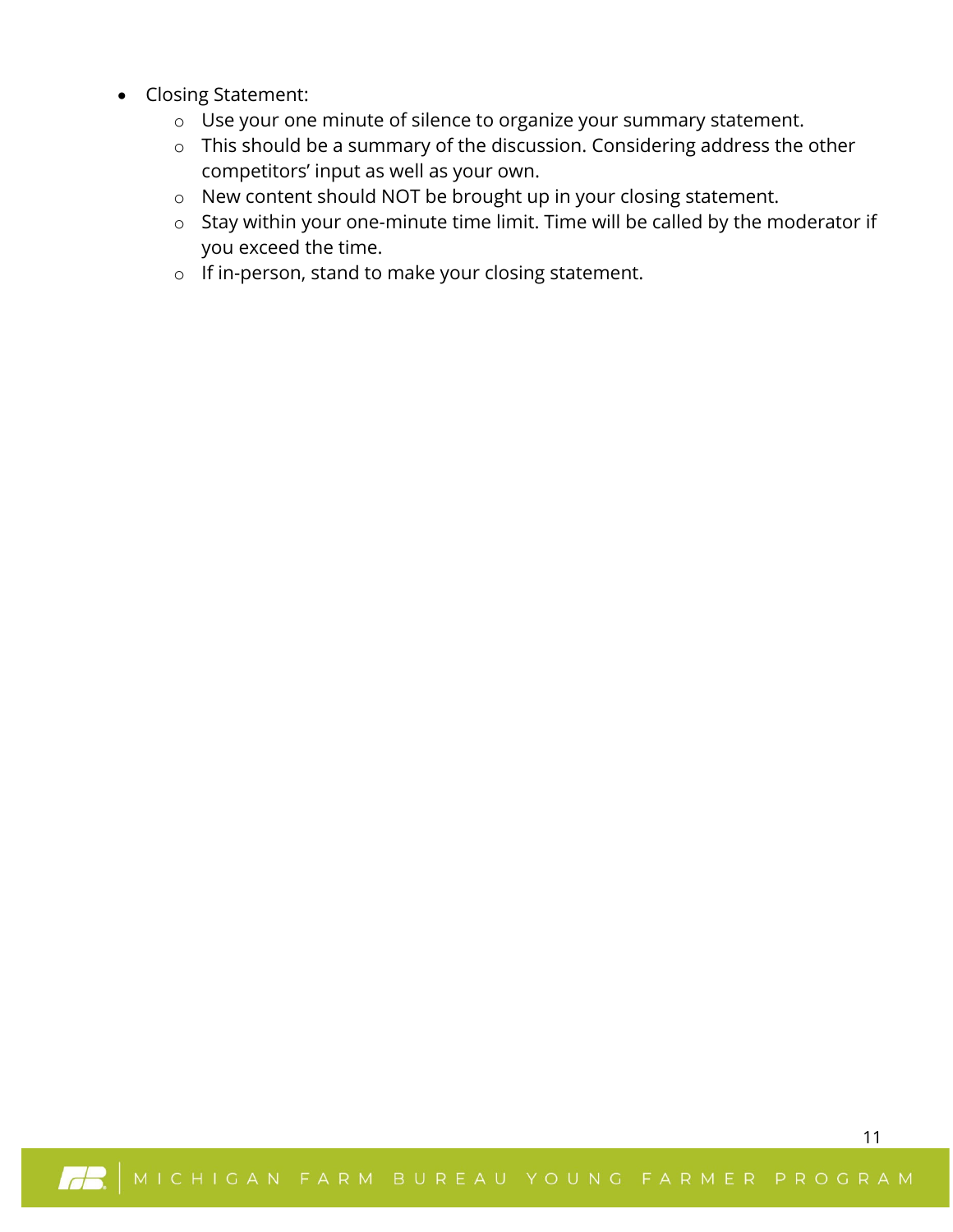

### 2022 TOPICS

12

#### **District-Level Topics:**

- 1. How can Farm Bureau effectively support and equip young farmers and ranchers to successfully manage economic and infrastructure challenges to ensure healthy and sustainable farms and ranches across the country?
- 2. Due to current economic demands, many farmers and ranchers spend a lot of time outside the "fence rows" on off-farm jobs. How can Farm Bureau become more accessible and welcoming to members who are working in related fields and juggling responsibilities on and off the farm?

#### **State-Level Topics:**

- 1. Climate has become a major topic among business leaders, policymakers and consumers. As an industry that depends on the weather, what role do we as farmers and ranchers play in shaping climate initiatives to benefit society overall as well as our own farms and ranches?
- 2. Advancements in autonomous equipment and drone technology offer solutions to challenges farmers and ranchers have faced for years. How can Farm Bureau improve access to, and help farmers and ranchers deploy, these emerging technologies on their operations?
- 3. Many external influences are causing supply chain disruption for agricultural goods. How can Farm Bureau reduce the impact of external influences through policy development and programming?

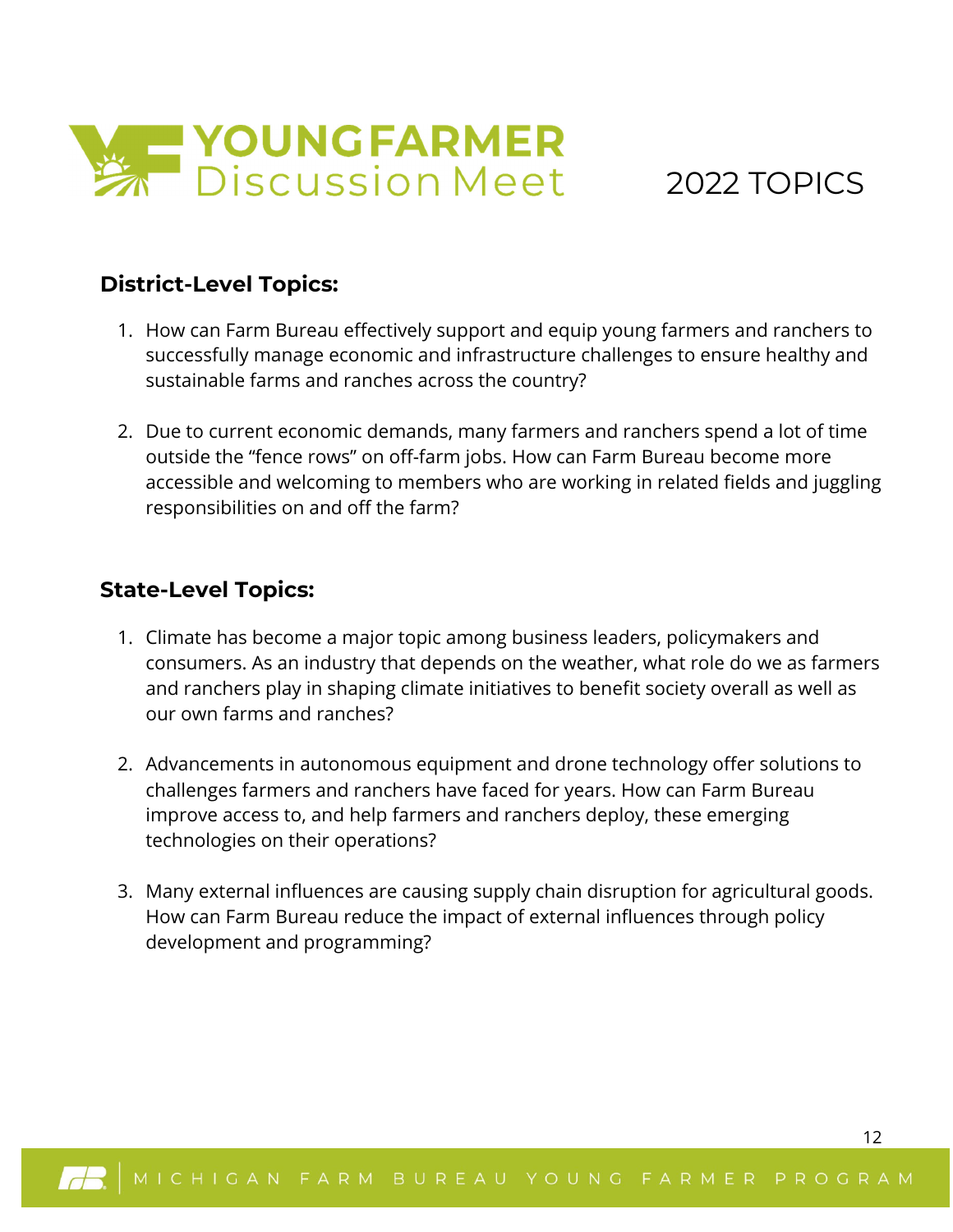

TOPIC:



|                                                                                                                                                                                                                                                                             | <b>PARTICIPANTS, LISTED LEFT TO RIGHT</b> |  |  |  |  |
|-----------------------------------------------------------------------------------------------------------------------------------------------------------------------------------------------------------------------------------------------------------------------------|-------------------------------------------|--|--|--|--|
| <b>PARTICIPANT'S NAME:</b>                                                                                                                                                                                                                                                  |                                           |  |  |  |  |
| (1) OPENING STATEMENT: (10 points)<br>Defines problem; conveys importance and relevance; sets the<br>stage for an interesting discussion; clear point of view; uses<br>time wisely.                                                                                         |                                           |  |  |  |  |
| (2) ANALYSIS OR TOPIC OR PROBLEM:<br>(20 points)<br>Has thoroughly researched topic; builds on the ideas of<br>others to help achieve coherent analysis; asks relevant<br>questions; helps ensure thorough analysis before problem<br>solving; aware of relevant FB policy. |                                           |  |  |  |  |
| (3) PROBLEM SOLVING AND<br><b>IMPLEMENTATION: (25 points)</b><br>Leader in guiding the conversation to specific and relevant<br>solutions; has achievable and specific plan of action; clearly<br>defines how FB is part of the action plan.                                |                                           |  |  |  |  |
| (4) COOPERATIVE ATTITUDE: (15 points)<br>Active listener; comments on specific ideas mentioned<br>by others and ties them back to the bigger conversation;<br>shows grace, courtesy and respect to others; shows integrity<br>especially when they do not agree.            |                                           |  |  |  |  |
| (5) DELIVERY: (15 points)<br>Interesting to listen to; animated; appropriate volume and<br>tone; poised; uses gestures and eye contact; confident and<br>clear.                                                                                                             |                                           |  |  |  |  |
| (6) CLOSING STATEMENT: (15 points)<br>Shows that they have listened to the conversation: develops<br>relevant and realistic plans; memorable; inspires confidence.                                                                                                          |                                           |  |  |  |  |
| Total score for each competitor is to be tabulated<br>by Judge. Any tie scores are to be broken by Judge.<br>Total of 100 points possible.<br><b>TOTAL</b>                                                                                                                  |                                           |  |  |  |  |
| Rank competitors: highest score = 1; second<br>highest = $2$ , etc.<br>RANK                                                                                                                                                                                                 |                                           |  |  |  |  |

#### **JUDGE'S SIGNATURE: \_\_\_\_\_\_\_\_\_\_\_\_\_\_\_\_\_\_\_\_\_\_\_\_\_\_\_\_\_\_\_\_\_\_\_\_\_\_\_\_\_\_\_\_\_\_\_\_\_\_\_\_\_\_\_\_\_\_\_\_\_\_\_\_\_\_\_\_\_\_\_\_\_\_\_\_**

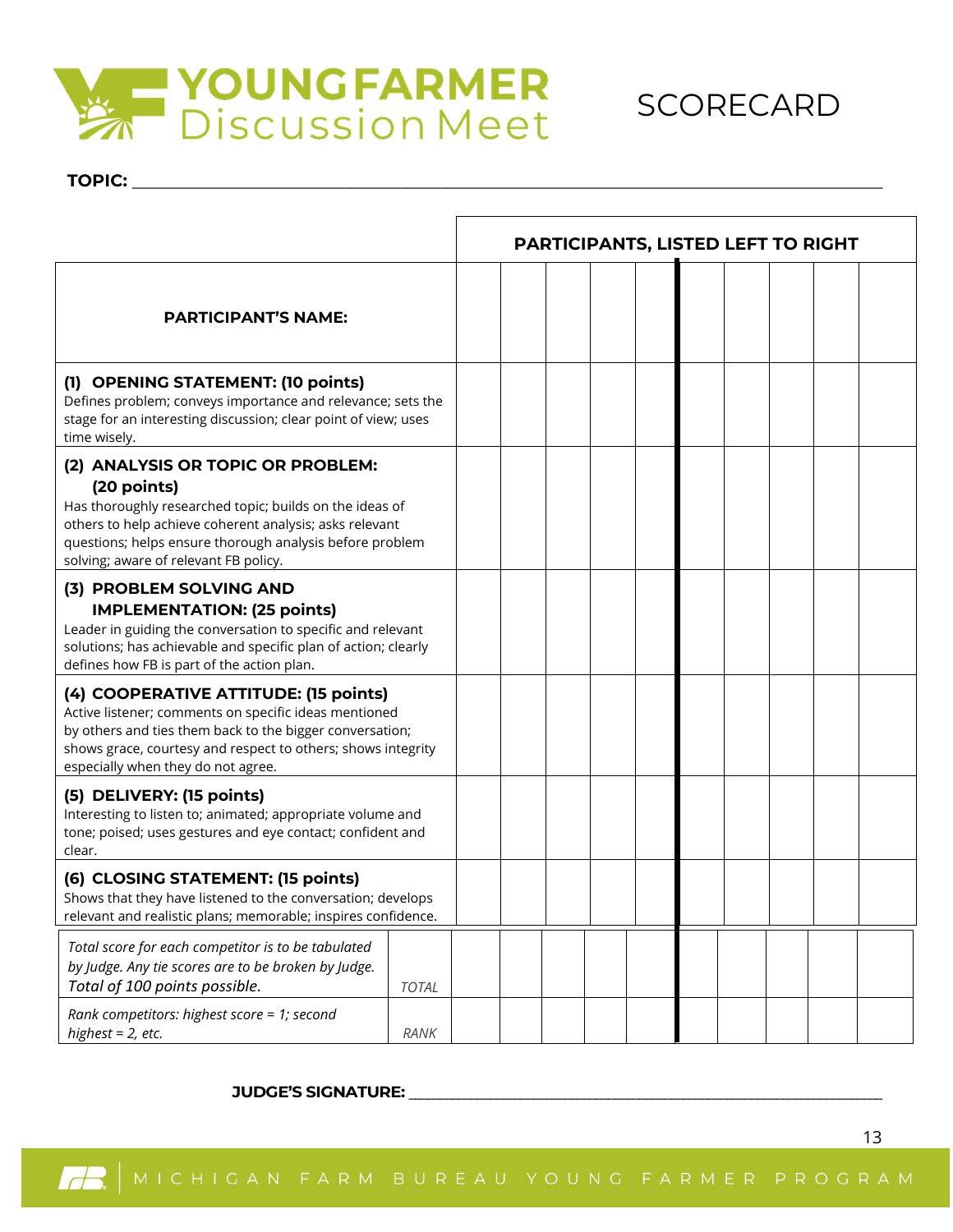|                                                                                                                                                                                                                                                                                                                                                                                                                                                                                                                                      | (1) OPENING STATEMENT 10 PTS                                                                                                                                                                                                                                                                                                                                                                                                                                                                                                                                                                               |                                                                                                                                                                                                                                                                                                                                                                                                                                                                                                 |
|--------------------------------------------------------------------------------------------------------------------------------------------------------------------------------------------------------------------------------------------------------------------------------------------------------------------------------------------------------------------------------------------------------------------------------------------------------------------------------------------------------------------------------------|------------------------------------------------------------------------------------------------------------------------------------------------------------------------------------------------------------------------------------------------------------------------------------------------------------------------------------------------------------------------------------------------------------------------------------------------------------------------------------------------------------------------------------------------------------------------------------------------------------|-------------------------------------------------------------------------------------------------------------------------------------------------------------------------------------------------------------------------------------------------------------------------------------------------------------------------------------------------------------------------------------------------------------------------------------------------------------------------------------------------|
| Competitor<br>• Clearly defines the problem.<br>• Conveys the importance<br>and relevancy of the<br>problem.<br>• Makes an "open" statement<br>that leaves room forfurther<br>conversation.<br>• Sets the stage for an interesting<br>conversation with avery clear<br>point of view.<br>• Uses their time very wisely<br>and stays in the giventime.<br>Award 7-10 points                                                                                                                                                           | Competitor<br>• Defines the problem.<br>• Sets the problem in context.<br>• Makes a statement that leaves some roomfor<br>further conversation but could be more open.<br>• Has a general point of view.<br>• Stays in the given time.<br>Award 4-6 points                                                                                                                                                                                                                                                                                                                                                 | Competitor<br>• Does not address the problem - is off<br>topic.<br>• Does not address the<br>importance orrelevancy of the<br>problem.<br>• Makes a "closed" statement that does<br>notallow room for further conversation.<br>• Does not seem to have a point of view.<br>• Does not finish in the allotted time.<br>Award 0-3 points                                                                                                                                                          |
|                                                                                                                                                                                                                                                                                                                                                                                                                                                                                                                                      | (2) ANALYSIS OFTOPIC OR PROBLEM: 20 PTS                                                                                                                                                                                                                                                                                                                                                                                                                                                                                                                                                                    |                                                                                                                                                                                                                                                                                                                                                                                                                                                                                                 |
| Competitor<br>• Identifies and addresses the<br>causes of the problemand<br>remains on topic.<br>• Has thoroughly researched the<br>topic.<br>• Confidently builds on<br>the ideas of others to<br>contribute to a coherent<br>analysis<br>• Asks relevant questions to vet the<br>ideas of others.<br>• Shares relevant personal<br>examples that add to the<br>conversation.<br>• Helps ensure thorough<br>analysis before moving to<br>problem solving.<br>• Is aware of current and relevant FB<br>policy.<br>Award 13-20 points | Competitor<br>• Identifies the causes of the problem, doesnot<br>directly address them, but remains on topic.<br>• Has done research.<br>• Addresses the ideas of others but doesnot<br>build upon them - or only drops<br>• in information they learned without connecting<br>it to previous ideas and movingthe conversation<br>forward.<br>• Asks some questions to help vet the ideasof<br>others.<br>• Shares relevant personal examples - maybe<br>slightly off topic.<br>• Demonstrates knowledge of this problembut<br>not why it exists.<br>• Is aware of current FB policy.<br>Award 6-12 points | Competitor<br>• Does not address the problem or does<br>notremain on topic/wanders/distracts.<br>• Hasn't done much research or lacks<br>qualityfacts.<br>• Doesn't build on other's ideas, only<br>pushestheir own.<br>• Doesn't ask questions to clarify<br>other'sideas.<br>• Doesn't share relevant personal examples.<br>• Misinterprets the issue or does not<br>displaycompetency and therefore does<br>not help with problem solving.<br>• Is unaware of FB policy.<br>Award 0-5 points |
|                                                                                                                                                                                                                                                                                                                                                                                                                                                                                                                                      | (3) PROBLEM SOLVING AND IMPLEMENTATION 25 PTS                                                                                                                                                                                                                                                                                                                                                                                                                                                                                                                                                              |                                                                                                                                                                                                                                                                                                                                                                                                                                                                                                 |
| Competitor<br>• Is a leader in guiding the group<br>and the conversationto specific<br>and relevant solutions.<br>• Generates ideas that<br>contribute to an achievable<br>and specific plan of action to<br>resolve the issue.<br>• Clearly defines how Farm Bureau is<br>part of the action plan.<br>Award 17-25 points                                                                                                                                                                                                            | Competitor<br>• Tries to help lead the conversation to address a<br>solution but misses opportunitiesto collaborate<br>with the group.<br>• Has a plan but is missing specificity.<br>• Farm Bureau is mentioned but is not a<br>crucial piece of the solution.<br>Award 7-16 points                                                                                                                                                                                                                                                                                                                       | Competitor<br>• Instead of helping to guide the<br>conversationto a solution, just data drops.<br>• Offers no plan for a solution or a<br>generic plan like "tell our story" or<br>"educate consumers."<br>• Does not identify how Farm<br>Bureau isinvolved.<br>Award 0-6 points                                                                                                                                                                                                               |